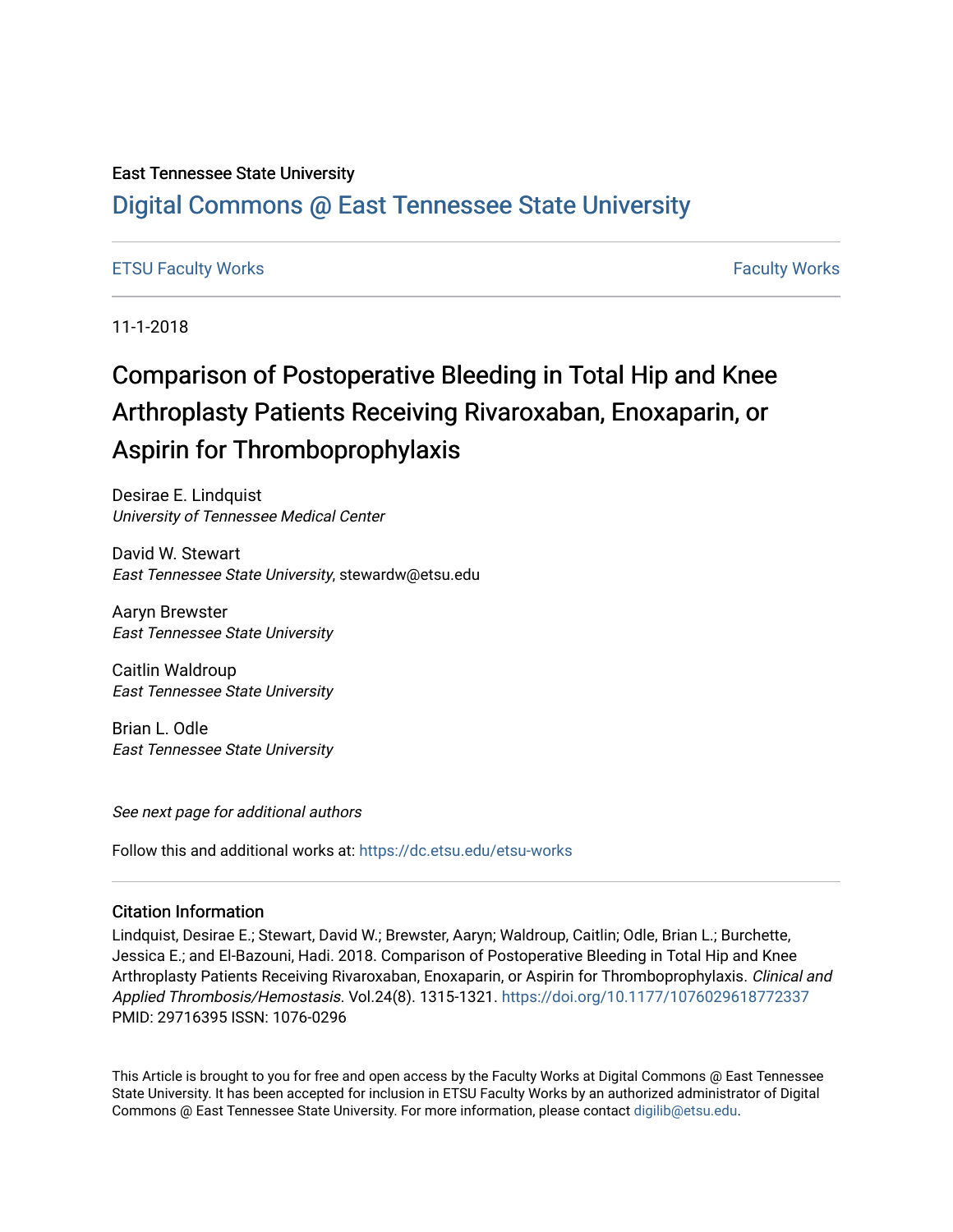# Comparison of Postoperative Bleeding in Total Hip and Knee Arthroplasty Patients Receiving Rivaroxaban, Enoxaparin, or Aspirin for Thromboprophylaxis

## Copyright Statement

Creative Commons Non Commercial CC BY-NC: This article is distributed under the terms of the Creative Commons Attribution-NonCommercial 4.0 License (http://www.creativecommons.org/licenses/by-nc/ 4.0/) which permits non-commercial use, reproduction and distribution of the work without further permission provided the original work is attributed as specified on the SAGE and Open Access pages (https://us.sagepub.com/en-us/nam/open-access-at-sage).

## Creative Commons License



This work is licensed under a [Creative Commons Attribution 4.0 International License.](https://creativecommons.org/licenses/by/4.0/)

### Creator(s)

Desirae E. Lindquist, David W. Stewart, Aaryn Brewster, Caitlin Waldroup, Brian L. Odle, Jessica E. Burchette, and Hadi El-Bazouni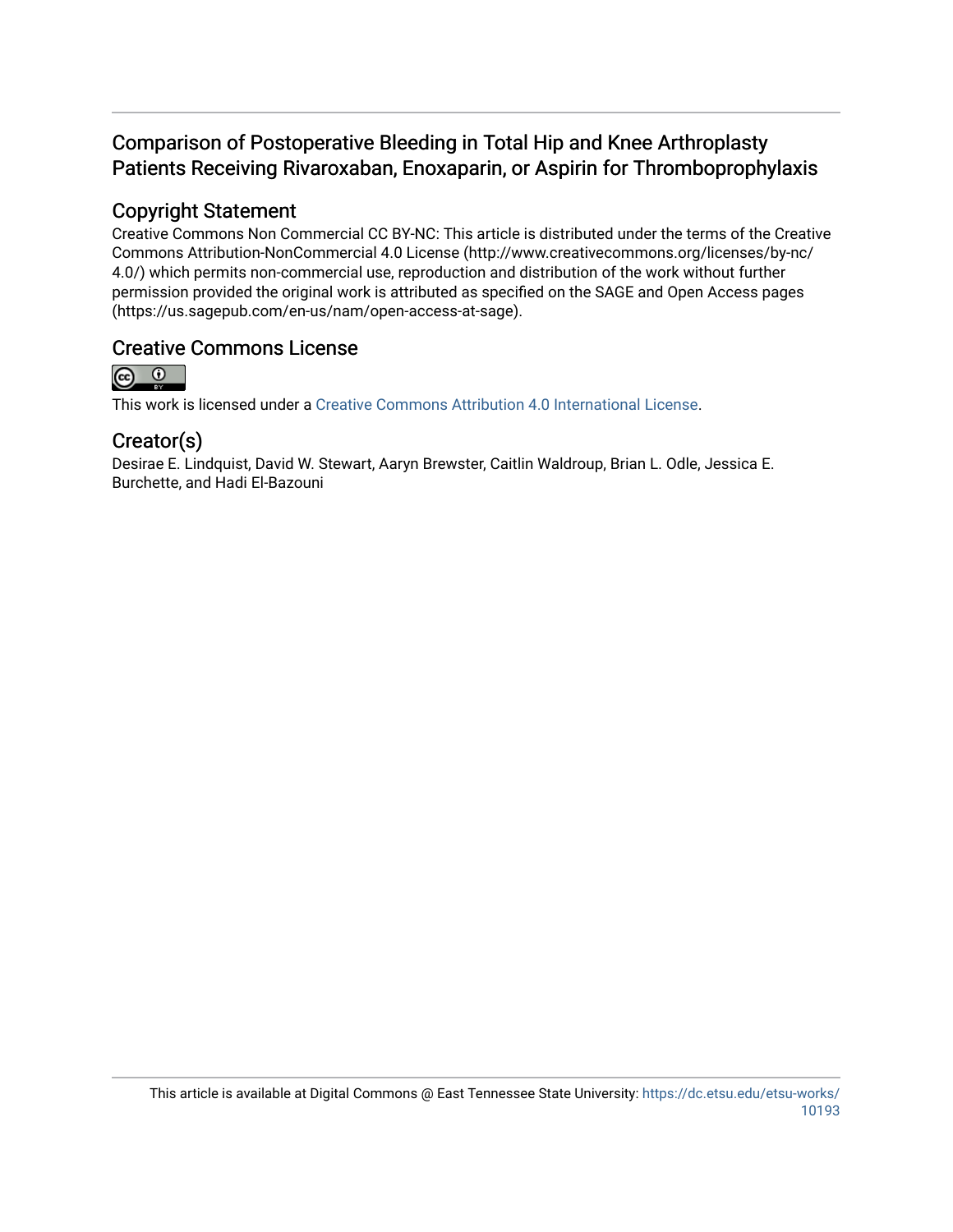Original Article

# Comparison of Postoperative Bleeding in Total Hip and Knee Arthroplasty Patients Receiving Rivaroxaban, Enoxaparin, or Aspirin for Thromboprophylaxis

Clinical and Applied Thrombosis/Hemostasis 2018, Vol. 24(8) 1315-1321 © The Author(s) 2018 Article reuse guidelines: [sagepub.com/journals-permissions](https://sagepub.com/journals-permissions) [DOI: 10.1177/1076029618772337](https://doi.org/10.1177/1076029618772337) [journals.sagepub.com/home/cat](http://journals.sagepub.com/home/cat)

**SSAGE** 

Desirae E. Lindquist, PharmD, BCPS<sup>1</sup>, David W. Stewart, PharmD, BCPS<sup>2</sup>, Aaryn Brewster, PharmD $^3$ , Caitlin Waldroup, PharmD $^3\!$ Brian L. Odle, PharmD<sup>2</sup>, Jessica E. Burchette, PharmD, BCPS<sup>2</sup>, and Hadi El-Bazouni, MD<sup>4</sup>

#### Abstract

Background: Guidelines recommend the use of multiple pharmacologic agents and/or mechanical compressive devices for prevention of venous thromboembolism, but preference for any specific agent is no longer given in regard to safety or efficacy. Objective: To compare postoperative bleeding rates in patients receiving enoxaparin, rivaroxaban, or aspirin for thromboprophylaxis after undergoing elective total hip arthroplasty or total knee arthroplasty. Methods: This retrospective cohort analysis evaluated patients who received thromboprophylaxis with either enoxaparin, rivaroxaban, or aspirin. All data were collected from the electronic medical record. The primary outcome was any postoperative bleeding. Results: A total of 1244 patients were included with 366 in the aspirin, 438 in the enoxaparin, and 440 in the rivaroxaban arms. Those who received aspirin or enoxaparin were less likely to experience any bleeding compared to those patients who received rivaroxaban ( $P < .05$ ). There was also a lower rate of major bleeding in these groups, but the differences were not significant. Conclusions: Aspirin and enoxaparin conferred similar bleeding risks, and both exhibited less bleeding than patients who received rivaroxaban.

#### Keywords

venous thromboembolism, rivaroxaban, enoxaparin, aspirin, deep vein thrombosis, pulmonary embolism, total hip arthroplasty, total knee arthroplasty, prophylaxis

### Introduction

Total hip arthroplasty (THA) and total knee arthroplasty (TKA) occur frequently, with about 300 000 THA surgeries and more than 500 000 TKA surgeries performed annually in the United States.<sup>1</sup> This number is projected to rise to almost  $600\ 000$ annual THA surgeries and 3.5 million annual TKA surgeries by  $2030<sup>1</sup>$  Patients undergoing these procedures are at a significantly increased risk of developing postoperative complications, most notably venous thromboembolism  $(VTE)$ <sup>2,3</sup> The incidence of VTE after THA or TKA is reduced by the use of thromboprophylactics, such as vitamin K antagonists, unfractionated heparin (UFH), low-molecular-weight heparin (LMWH), direct oral anticoagulants (DOACs), or aspirin  $(ASA)$ <sup>3</sup>. However, these medications have a number of limitations that impede their use, including increased bleeding risk. The potential for bleeding secondary to prophylaxis has been associated with prolonged recovery, infections, wound failure,

and readmission.<sup>4</sup> Therefore, the risk versus benefit is a primary consideration when a provider chooses VTE prophylaxis in these patients.

#### Corresponding Author:

David W. Stewart, Department of Pharmacy Practice, Bill Gatton College of Pharmacy, East Tennessee State University, Box 70657, Johnson City, TN 37614, USA.

Email: [stewardw@etsu.edu](mailto:stewardw@etsu.edu)

 $\bigcirc$   $\bigcirc$ Creative Commons Non Commercial CC BY-NC: This article is distributed under the terms of the Creative Commons Attribution-(cc NonCommercial 4.0 License (<http://www.creativecommons.org/licenses/by-nc/4.0/>) which permits non-commercial use, reproduction and distribution of the work without further permission provided the original work is attributed as specified on the SAGE and Open Access pages [\(https://us.sagepub.com/en-us/nam/open-access-at-sage\)](https://us.sagepub.com/en-us/nam/open-access-at-sage).

<sup>&</sup>lt;sup>1</sup> Department of Pharmacy, University of Tennessee Medical Center, Knoxville, TN, USA

 $2$  Department of Pharmacy Practice, Bill Gatton College of Pharmacy, East Tennessee State University, Johnson City, TN, USA

<sup>&</sup>lt;sup>3</sup> Bill Gatton College of Pharmacy, East Tennessee State University, Johnson City, TN, USA

 $4$  Department of Internal Medicine, James H. Quillen College of Medicine, East Tennessee State University, Johnson City, TN, USA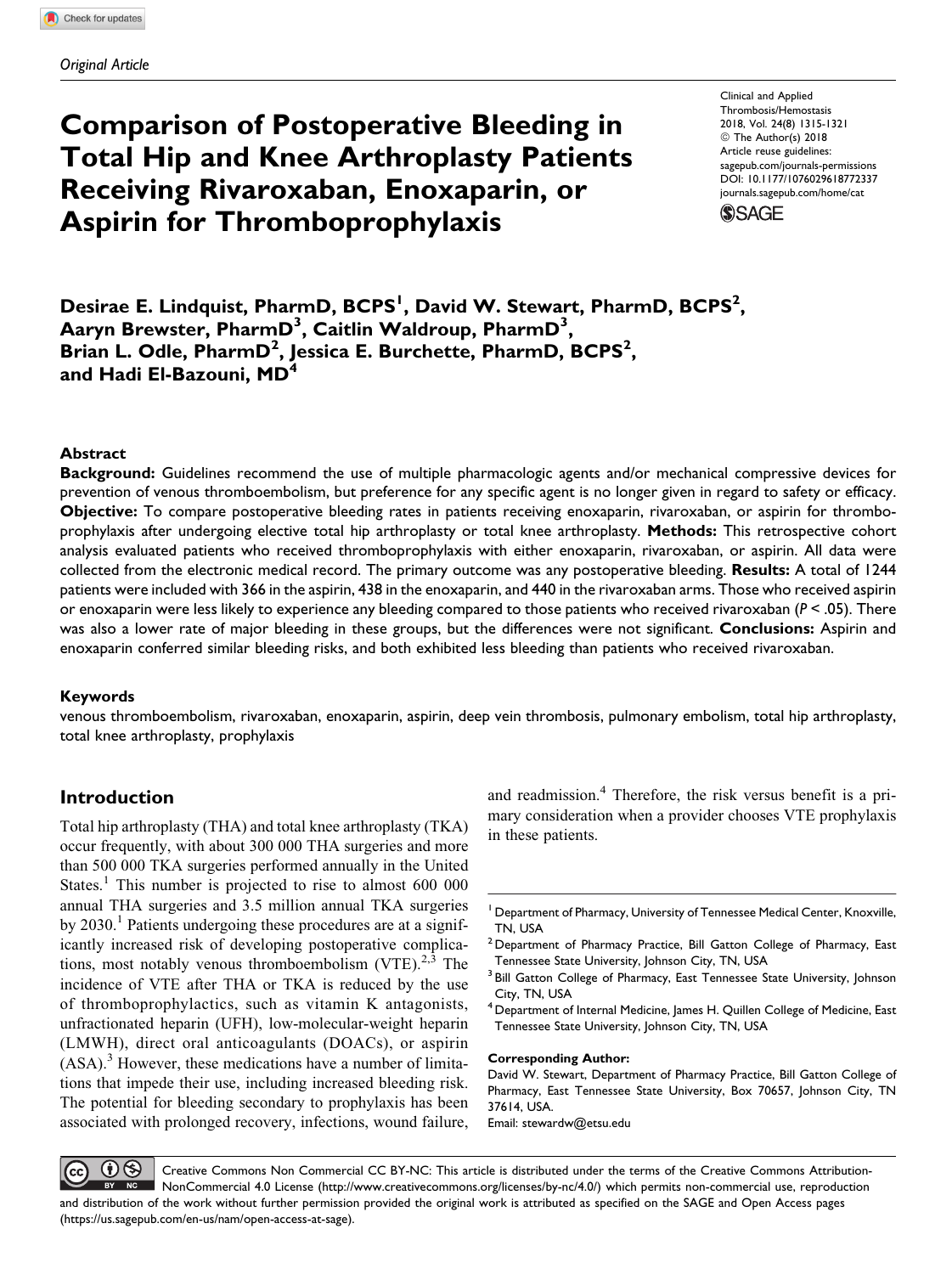Prior to the 2012 update to the American College of Chest Physicians (ACCP) guidelines, $3$  LMWH and warfarin were the commonly used options for VTE prophylaxis in THA and TKA patients in the United States.<sup>5</sup> In 2008 to 2009, the Regulation of Coagulation in Orthopedic Surgery to Prevent Deep Vein Thrombosis and Pulmonary Embolism (RECORD) 1 to 4 trials were published, which compared oral rivaroxaban 10 mg daily to enoxaparin (either 30 mg every 12 hours [q12h] or 40 mg q24h) for the prevention of VTE in THA and TKA patients.<sup>6-9</sup> Rivaroxaban was approved for this indication in the United States in 2011 as these trials showed similar rates of VTE with similar bleeding rates. Trials with other oral anticoagulants, including apixaban and dabigatran, also demonstrated similar efficacy with similar or decreased rates of major and minor bleeding.<sup>10-15</sup>

The arrival of the DOACs, the 2012 ACCP guideline update, the long-standing endorsement of other therapies, such as ASA, by the American Association of Orthopaedic Surgeons,<sup>16</sup> and other factors, such as broader specialty representation on ACCP committees, created opportunity for a paradigm shift in the interpretation of existing evidence. This broadened the options that were guideline endorsed, allowing providers even more options to manage thrombosis risk postsurgery. Although consensus was reached, debate still exists regarding ASA as evidenced by the statement in the ACCP guidelines, including a statement that read, "one panel member believed strongly that ASA alone should not be included as an option."3(pe295S) The addition of ASA as a recommended option only broadened the number of opinions.<sup>17,18</sup>

The appeal of ASA is likely the low cost coupled with the perception that bleeding risk is lower compared to traditional anticoagulants. There is mixed evidence in regard to the safety and efficacy of ASA when compared to other agents.<sup>5,19-21</sup> Complicating this decision further is the trade-off of risk and benefit as clinicians should be cautious because choosing a perceived lower risk with 1 agent may increase the risk of a preventable harmful outcome with another. Previous studies showed similar rates of major bleeding between ASA, UFH, LMWH, and warfarin.<sup>20,21</sup> A study by Brown was able to show that ASA was associated with lower operative site bleeding events compared to LMWH ( $P < .0001$ ), with no significant difference observed in total bleeding.<sup>22</sup> In addition, a multivariate analysis showed that ASA was an independent predictor of decreased costs for these surgeries, mainly attributed to a shorter length of initial hospitalization.<sup>23</sup> However, a more recent network meta-analysis calls into question the assumption that ASA has lower or similar bleeding rates due to the paucity of methodologically sound data. $^{24}$  Furthermore, those authors call into question contemporary guidelines, including the ACCP guidelines, which offer no clear preferential recommendations regarding particular agents other than 2B or 2C recommendations of "preference" favoring more traditional LMWH over other options, including ASA. Furthermore, no clear guidance on risk stratification is provided, ultimately leaving the decision of risk versus benefit to the subjective discretion of the provider.

The recently published Extended Venous Thromboembolism Prophylaxis Comparing Rivaroxaban to Aspirin Following Total Hip and Knee Arthroplasty II (EPCAT II) data add an additional layer to this complex question in that they evaluated a combination regimen that included both rivaroxaban for 6 days followed by low-dose (81 mg) ASA versus a traditional rivaroxaban regimen of 10 mg daily.25 Although this does support the hypothesis that ASA is an effective chemoprophylactic option, the possibility still exists that higher dosed ASA regimens, without lead-in potent anticoagulation, could be still be less efficacious or carry a higher safety risk or both. One editorialist points out that the EPCAT II data also failed to evaluate any additive benefit of mechanical prophylaxis, which was utilized in only about  $15\%$  of trial participants.<sup>26</sup>

In 2014, a study at our institution compared a local cohort of patients who received rivaroxaban to the historical RECORD trials and observed a statistically significant increase in "real-world" bleeding events. $^{27}$  In order to evaluate whether this outcome was valid, we compared a local enoxaparin group to the historical enoxaparin groups in the RECORD trials and then also to the local rivaroxaban patients.<sup>28</sup> This study found increased bleeding in the local rivaroxaban patients compared to that in local enoxaparin, while similar bleeding rates existed between the local and historical enoxaparin patients. To further assess the safety of utilizing ASA for thromboprophylaxis in a similar patient population, the purpose of this study was to compare postoperative bleeding rates in patients receiving ASA to patients who received enoxaparin or rivaroxaban after undergoing elective THA or TKA.

#### **Methods**

This was a retrospective study approved by the local institutional review board. This study collected patient information from 2 regional institutions within 1 local health-care system. Both institutions are designated as Orthopedic Centers of Excellence. One institution is a 261-bed community hospital that performs approximately 100 THA and 200 TKA surgeries annually. The other institution is a 488-bed community teaching facility that performs approximately 250 THA and 400 TKA surgeries annually. Patients admitted to either of the 2 study institutions between January 1, 2012, and January 25, 2016, were screened for inclusion in the study.

The study population consisted of patients who were 18 years or older, underwent elective THA or TKA, and received ASA, enoxaparin, or rivaroxaban for postoperative thromboprophylaxis. Dosages of VTE prophylaxis were as follows: ASA orally 325 mg 2 times a day, rivaroxaban 10 mg orally daily for creatinine clearance (CrCl) >30 mL/min, and enoxaparin subcutaneously either 30 mg q12h or 40 mg q24h for CrCl >30 mL/min or 30 mg q24h if CrCl <30 mL/min. The dosage of enoxaparin was at the discretion of the treating physician, but the order set recommended 30 mg q12h (CrCl >30 mL/min) for this patient population. Duration of VTE prophylaxis was determined by the treating physician; however, all VTE prophylaxis regimens are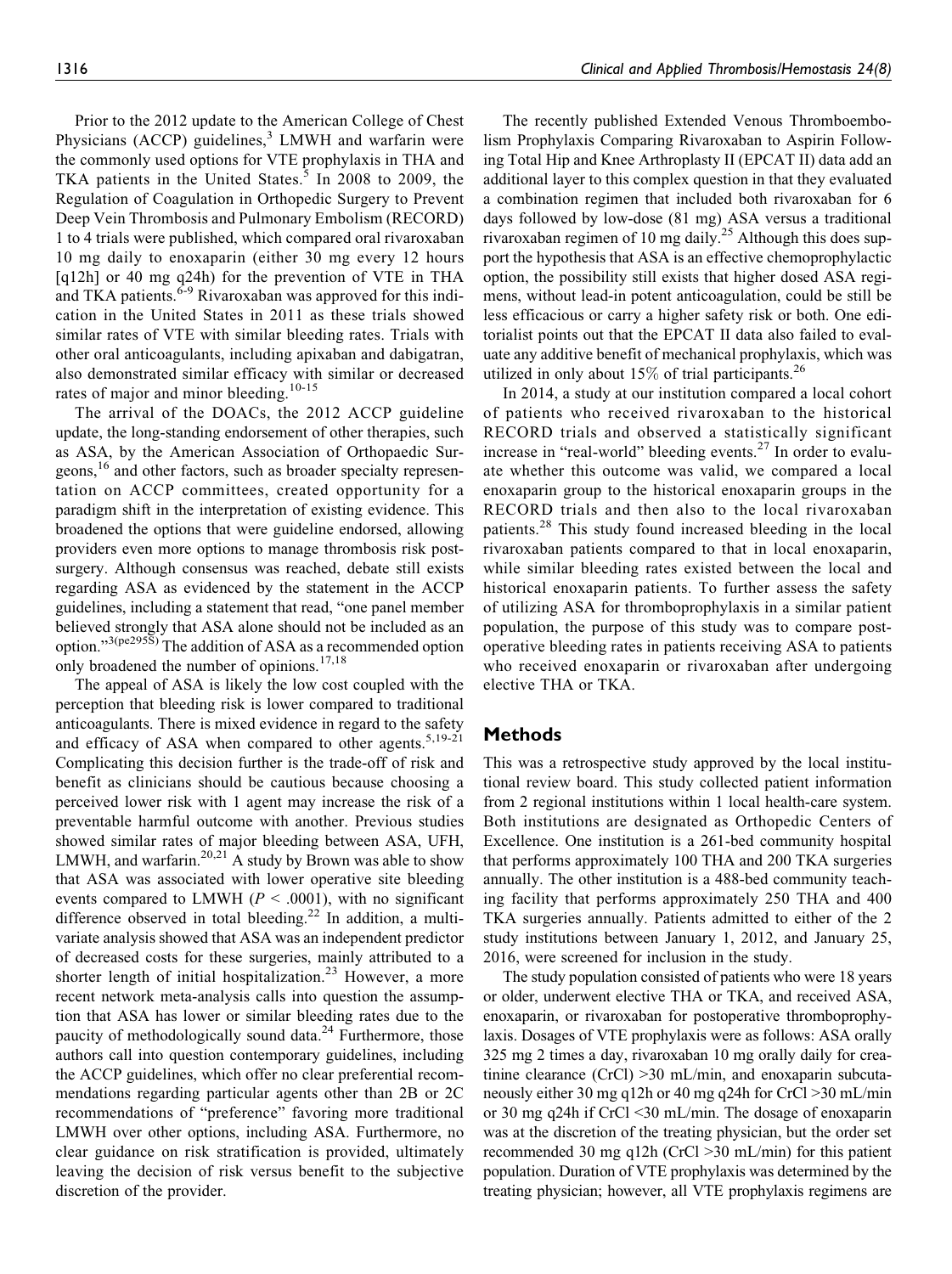Table 1. Baseline Demographics and Hospital Length of Stay.

| Variable                             | Aspirin, $n = 366$ | Enoxaparin, $n = 438$ | Rivaroxaban, $n = 440$ | P Value |
|--------------------------------------|--------------------|-----------------------|------------------------|---------|
| Age in years, mean (range)           | 65.8 (30-92)       | 66.7 (35-91)          | 65.4 (29-93)           | .08     |
| Female (%)                           | 223(60.9)          | 289 (66.0)            | 285 (64.8)             | .308    |
| Caucasian (%)                        | 366 (100.0)        | 343 (99.I)            | 415 (94.3)             | 5001    |
| Weight in kg, mean (range)           | 87.9 (46-155)      | $90.6(36-154)$        | 89.1 (37-173)          | 178.    |
| THA $(%)$                            | 188(51.4)          | 141(32.2)             | 167 (38.0)             | 5001    |
| <b>TKA (%)</b>                       | 178 (48.6)         | 297 (67.8)            | 273 (62.0)             | 5.001   |
| SCr in mg/dL, mean (range)           | $0.8(0.3-1.7)$     | $1.0(0.3-3.0)$        | $0.9(0.5-2.2)$         | 5001    |
| Hgb in g/dL, mean (range)            | $11.2(5.7-15.3)$   | $10.5(6.6-15.1)$      | $10.6(6.0-15.1)$       | 5001    |
| Length of stay in days, mean (range) | $2.0(1-10)$        | $4.6(2-15)$           | $3.6$ (1-16)           | 5001    |

Abbreviations: Hgb, hemoglobin; SCr, serum creatinine; THA, total hip arthroplasty; TKA, total knee arthroplasty.

ordered via standardized order sets with suggested durations of 12 and 35 days for TKA and THA, respectively. Patients were excluded if they were diagnosed with active bleeding prior to surgery, received another anticoagulant for greater than 24 hours, were admitted directly to the intensive care unit, had an international normalized ratio of greater than 1.5 on the day of surgery, had an estimated CrCl of less than 30 mL/min, or received concomitant protease inhibitor therapy.

The primary outcome was any postoperative bleeding. This was defined as a composite of clinically overt fatal bleeding, critical organ bleeding, bleeding requiring the transfusion of 2 or more units of blood, bleeding that necessitated operation, and bleeding outside the surgical site that was associated with a hemoglobin (Hgb) decrease of  $\geq$  2 g/dL, and clinically relevant nonmajor bleeding (CRNMB). The outcome of CRNMB was defined consistent with the RECORD trials and included multiple source bleeding events, unexpected hematoma, excessive wound hematoma, nose bleeding, vaginal/semen bleeding, surgical site bleeding, gingival bleeding, macroscopic hematuria, rectal bleeding, coughing or vomiting blood, or intraarticular bleeding with trauma. Secondary outcomes included individual components of the primary outcome, as well as the receipt of blood transfusions and rate of 30-day readmissions for any reason. Baseline demographics collected were age, sex, race, weight, type of operation, baseline serum creatinine (SCr), preand postoperative Hgb, and length of stay.

To achieve 80% power using a 2-sided  $\alpha$  value of 0.05, assuming a 5% absolute difference as being clinically relevant, it was determined that 435 patients per group would be required. Categorical variables were analyzed with a logistic regression analysis. A  $\chi^2$  or Fisher exact test was used for categorical demographic data as appropriate. An analysis of variance (ANOVA) with post hoc tests was used for continuous data. All analyses were performed using SPSS software, version 23 (IBM Corporation, New York, New York). All reported P values were 2 sided, with a value of less than .05 considered statistically significant.

#### Results

A total of 1244 patients were included in the final analysis, with 366 patients receiving ASA. These patients were compared to the 2 cohorts of patients previously identified who had received rivaroxaban (440) and enoxaparin (438). Complete baseline demographics are listed in Table 1. The mean age of the ASA, rivaroxaban, and enoxaparin groups was 65.4, 66.7, and 65.8 years, respectively. The majority of patients were female in all groups and almost all were Caucasian. The ASA group was relatively even in the number of THAs versus TKAs. Baseline SCr and Hgb differed minimally between groups, and these differences were not thought to be clinically meaningful. Patients who received ASA had shorter hospital length of stay when compared to patients who received enoxaparin or rivaroxaban  $(P < .001)$ .

The results of this study can be found in Table 2. Based on a logistic regression analysis of the 3 independent groups, patients who received rivaroxaban were twice as likely to experience any bleeding compared to those patients who received ASA therapy (odds ratio [OR]: 2.19, 95% confidence interval [CI]: 1.07-4.46). There was a similar rate of major bleeding in the ASA and enoxaparin groups. Despite higher rates of major bleeding in the rivaroxaban group ( $OR = 5.05$ , 95% CI: 0.61-42.1), the difference was not significant. No other differences were detected between the 3 treatments in regard to outcomes associated with bleeding.

The number of patients requiring blood transfusions was elevated in both the enoxaparin and rivaroxaban groups compared to those who received ASA; however, this was likely due to a change in practice versus an increased rate of bleeding events. A 1-way ANOVA with post hoc analyses indicated that length of stay was significantly different between each of the 3 study groups with the shortest length of stay, in days, being associated with ASA (mean  $= 2.0$ ), followed by rivaroxaban (mean  $= 3.6$ ) and lastly enoxaparin (mean  $=$  4.6), with a P value <.001 for all comparisons. Patients were 3.7 (95% CI: 1.8-7.7) times more likely to be readmitted within 30 days when taking ASA compared to enoxaparin. No difference in 30-day readmission rates existed between the ASA and rivaroxaban groups (Table 3).

Reason for readmission was not collected in patients receiving rivaroxaban; however, for those receiving enoxaparin, 2 patients were readmitted for an infected joint, 1 to rule out VTE, and none were readmitted for bleeding complications. In the ASA group, 5 patients were admitted for an infected joint, 5 to rule out VTE, and 3 for bleeding, with 2 of those being listed as a gastrointestinal bleed.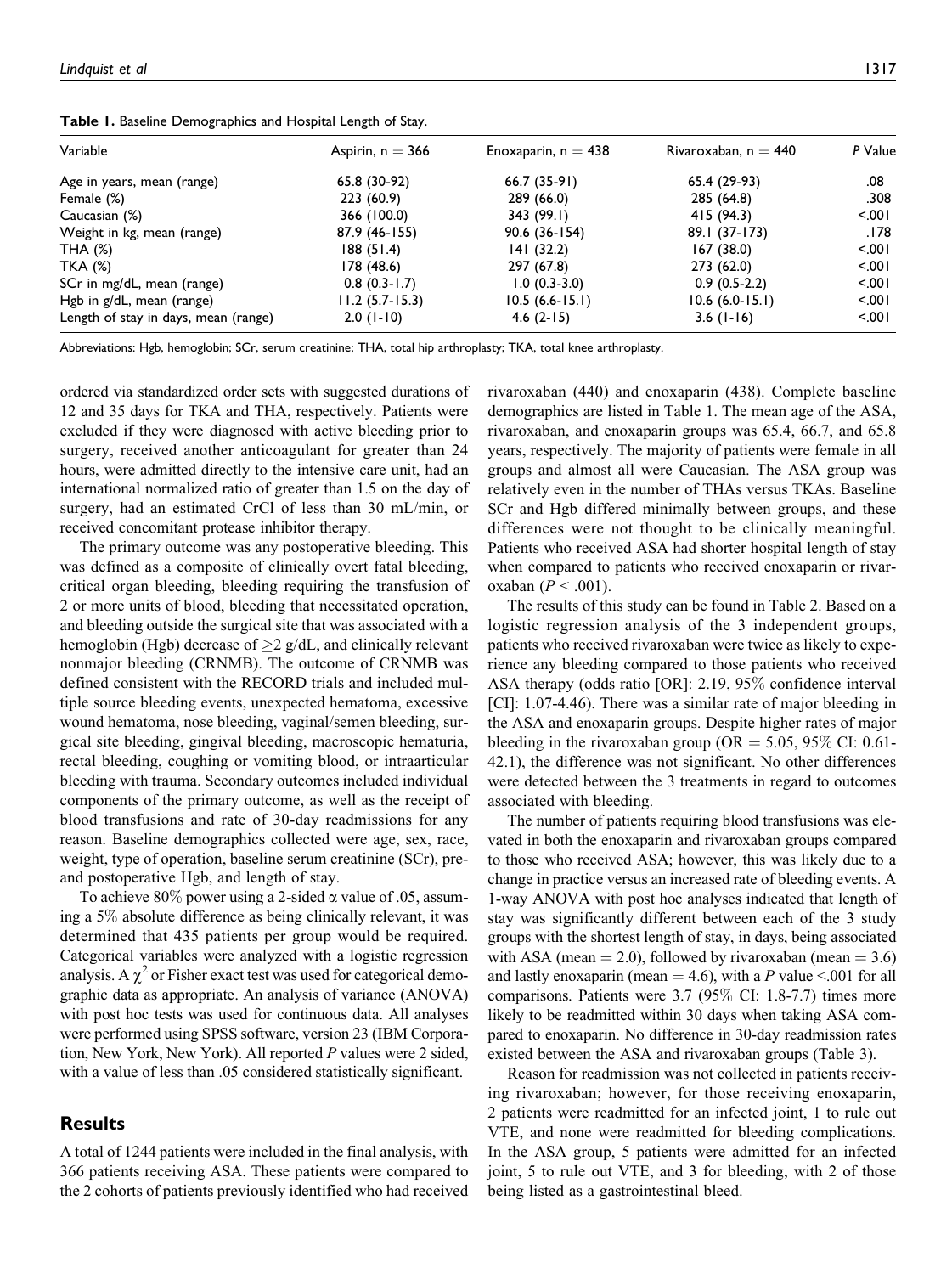| Variable                                                          | n(%)     | Aspirin, $n = 366$ , Enoxaparin, $n = 438$ ,<br>n(%) | OR (95% CI)         | Rivaroxaban n $=$ 440,<br>n(%) | OR (95% CI)       |
|-------------------------------------------------------------------|----------|------------------------------------------------------|---------------------|--------------------------------|-------------------|
| Any bleeding <sup>a</sup>                                         | 11(3.3)  | 10(2.2)                                              | $0.75(0.32 - 1.79)$ | 30(6.8)                        | $2.19(1.07-4.46)$ |
| Major bleeding                                                    | (0.3)    | 1(0.2)                                               | $0.84(0.05-13.4)$   | 6(1.4)                         | $5.05(0.61-42.1)$ |
| Bleeding into a critical organ                                    | 0(0)     | 1(0.2)                                               |                     | 0(0)                           |                   |
| Bleeding leading to reoperation                                   | 0(0)     | 0(0)                                                 |                     | 3(0.7)                         |                   |
| Clinically overt bleeding $\rightarrow$ decreased<br>hemoglobin   | 0(0)     | 0(0)                                                 |                     | 3(0.7)                         |                   |
| Clinically overt bleeding $\rightarrow$ transfusion<br>$>2$ units | (0.3)    | 0(0)                                                 |                     | 3(0.7)                         | 2.51 (0.26-24.19) |
| Clinically relevant nonmajor bleeding                             | 10(3.0)  | 9(2.1)                                               | $0.75(0.3-1.86)$    | 24(5.5)                        | $2.1(0.97-4.35)$  |
| Receipt of blood transfusions                                     | 19 (5.2) | 158 (36.1)                                           | $10.3(6.2-17.0)$    | 111(25.2)                      | $6.2$ (3.7-10.3)  |

Table 2. Bleeding Outcomes for Patients Who Received Enoxaparin and Rivaroxaban Relative to Those Who Received Aspirin Therapy.

Abbreviations: CI, confidence interval; OR, odds ratio.

<sup>a</sup>Defined as clinically relevant nonmajor bleeding plus major bleeding.

Table 3. Thirty-Day Readmission Rates for Patients Who Received Enoxaparin and Rivaroxaban Relative to Those Who Received Aspirin.

| Variable            |         |         |                   | Aspirin, n = 366, n (%) Enoxaparin, n = 438, n (%) OR (95% CI) Rivaroxaban, n = 440, n (%) OR (95% CI) |                     |
|---------------------|---------|---------|-------------------|--------------------------------------------------------------------------------------------------------|---------------------|
| 30-day readmissions | 29(8.0) | 10(2.3) | $0.27(0.13-0.56)$ | 28(6.4)                                                                                                | $0.79(0.46 - 1.35)$ |

Abbreviations: CI, confidence interval; OR, odds ratio.

#### **Discussion**

Any postoperative bleeding, defined in this study as a composite of clinically overt fatal bleeding, critical organ bleeding, bleeding requiring transfusion of 2 or more units of blood, bleeding that necessitated reoperation, bleeding outside the surgical site that was associated with a Hgb decrease in 2 g/dL, or CRNMB, was lower in the ASA group compared to those who received rivaroxaban but similar to those patients who received enoxaparin. The absolute difference in these bleeding rates, as the primary composite outcome, was  $3.5\%$  (3.3% for ASA vs  $6.8\%$  for rivaroxaban), resulting in a number-needed-to-harm of 29. Most would consider this to hold clinical significance; however, any potential harm would have to be weighed against potential benefit.

Major bleeding rates alone were low overall at 0.3% for ASA, 0.2% for enoxaparin, and 1.4% for rivaroxaban patients. The numeric difference between ASA and enoxaparin compared to rivaroxaban was lower but not significant; however, this trial was not powered to detect differences in major bleeding rates alone. Additionally, this trial did not assess efficacy outcomes, and to our knowledge, no direct comparisons between rivaroxaban and ASA for efficacy exist for orthopedic VTE prophylaxis.

Interestingly though, both rivaroxaban and apixaban have been shown to be more efficacious than ASA without an increased risk of bleeding in 2 different patient populations.29,30 In the Apixaban Versus Acetylsalicylic Acid to Prevent Stroke in Atrial Fibrillation Patients Who Have Failed or Are Unsuitable for Vitamin K Antagonist Treatment (AVER-ROES) study, which included patients with atrial fibrillation deemed inappropriate candidates for warfarin therapy, those who received low-dose apixaban had improved efficacy outcomes, specifically stroke and systemic embolization, without

an observed increased risk in bleeding outcomes.<sup>29</sup> In the Reduced-dosed Rivaroxaban in the Long-term Prevention of Recurrent Symptomatic Venous Thromboembolism (EIN-STEIN CHOICE) study, which evaluated the long-term prevention of VTE, rivaroxaban at both 20 mg and 10 mg daily conferred a lower risk of developing fatal or nonfatal VTE than did ASA with a similar risk of major bleeding.<sup>30</sup>

The decision of the best VTE prophylactic agent in the highrisk orthopedic population is also confounded by the differences of opinion between those providers who emphasize prevention of VTE over nonmajor bleeding events. In fact, many providers cannot agree on a valid outcome to measure VTE with historical guidelines including any event along the gamut from asymptomatic objectively confirmed DVT to fatal PE, with varying results and opinions from analyses.<sup>31,32</sup> A lack of validated bleeding risk assessments is also a barrier to clinicians identifying subpopulations who may or may not benefit from a particular therapy, and it is the experience of the authors that most orthopedic providers use a standardized approach for all patients without an individualized assessment and risk stratification, in the absence of such a clinical tool.

These results are also interesting in that between those patients who received enoxaparin compared to ASA, there was not an increased risk for bleeding, and in fact, the patients who received enoxaparin had a lower bleeding rate than those who received ASA. This finding is consistent with prior studies that have not found a decreased bleeding risk with ASA compared to other anticoagulants.<sup>20,21</sup> A more recent retrospective database analysis found similar findings relative to transfusions,<sup>33</sup> but our data add to this finding in that we also include a comparison to rivaroxaban.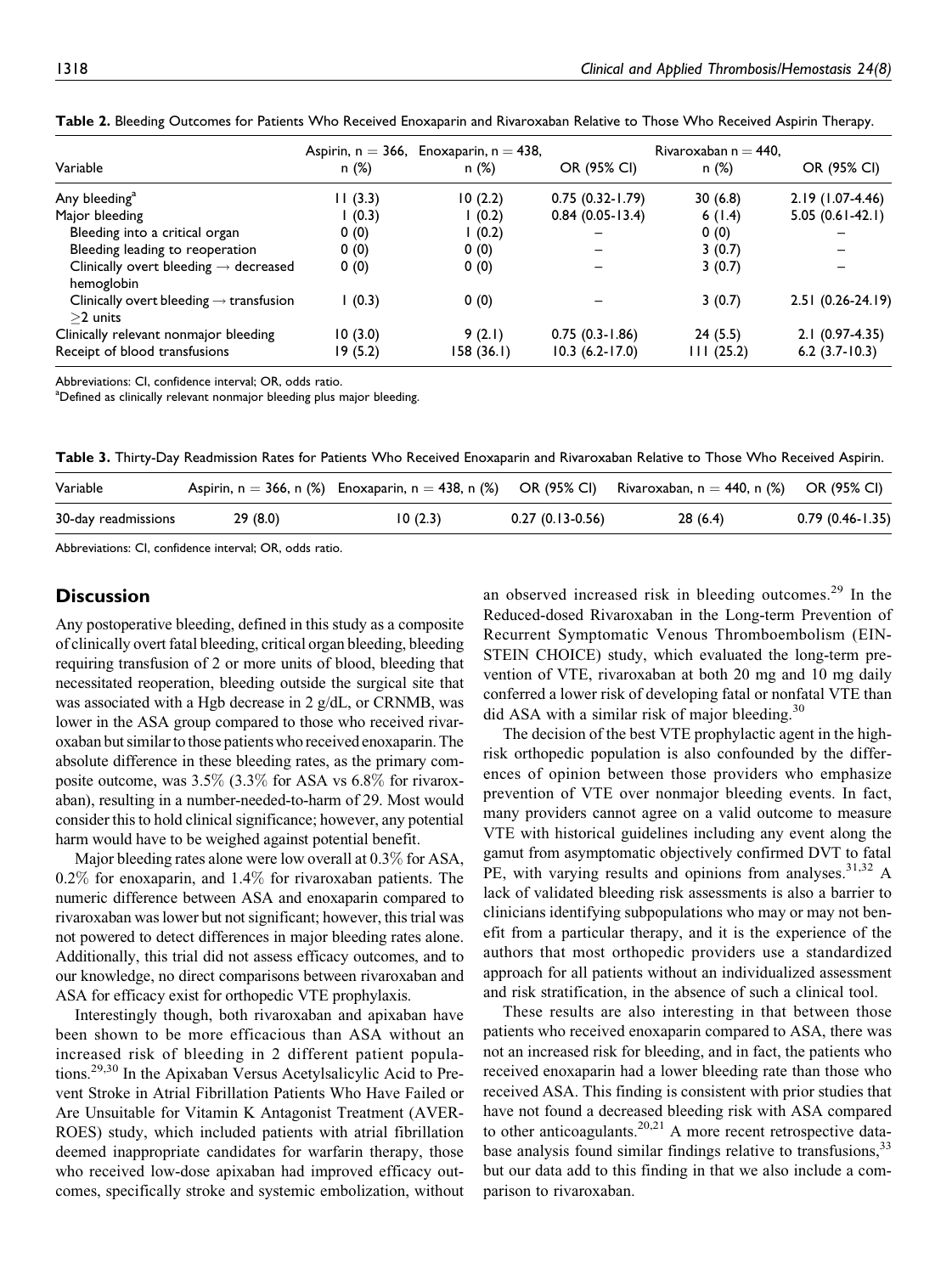Of note, the primary contemporary evidence often referenced for ASA in this population are data from the Pulmonary Embolism Prevention trial. $34$  There were multiple limitations in the research methodology, despite the fact it was a large population. Additionally, it has been demonstrated that ASA is not benign and that bleeding risk is as much a concern with ASA, as it is with more traditional anticoagulants.  $5,35$ 

While efficacy was not a focus of our study, we did observe more patients in the ASA group being readmitted to rule out VTE, although none actually had an objective event. This begs the question of whether or not providers are less confident in the effects of ASA and have a lower threshold for evaluating symptoms in patients who have been discharged on an ASA regimen compared to a more traditional anticoagulant approach. Additionally, we noted more admissions for wound infections, which could be directly related to bleeding, in those patients receiving ASA compared to enoxaparin. Unfortunately, as data collection was done in 3 separate cohorts, reason for readmission, which was not a primary or secondary endpoint of the study, was not recorded for the rivaroxaban group.

There was a statistically higher rate of blood transfusions in the rivaroxaban and enoxaparin groups compared with the ASA group (25.2% vs 36.1% vs 5.2%,  $P < .05$ , respectively). The authors are confident that this could be attributed to a change in blood transfusion guidelines published in 2012, which raised the recommended transfusion threshold to an Hgb value of less than 7 mg/dL. $^{36}$  The majority of the patients in the ASA group were included after June 2015, coinciding with a local practice change, while the historical enoxaparin and rivaroxaban groups included patients as late as August 2011, prior to the publication of new transfusion guidelines. Given this confounder, the data regarding blood transfusions are less helpful than the observed event rates.

Our findings differ in that based on our definition, consistent with other trials, rates of bleeding were not greater with enoxaparin compared to ASA but were higher with rivaroxaban relative to ASA. We would point out that not all anticoagulants are the same and that clinicians and investigators alike should not evaluate all anticoagulants within and between classes without comparative data, such as these presented here.

One concerning finding was the higher readmission rates in the cohort of patients who received ASA therapy. This is coupled with a significantly shorter length of stay for these patients compared to both the enoxaparin and the rivaroxaban cohort. Potential explanations for this include a paradigm shift in patient care leading to earlier discharge from hospital, a change in dosage formulation from injectable to oral therapies over time, need for patient education with injectable compared to oral agents, or physician comfort (or discomfort) with new prophylactic options compared to historical treatments. Although it is outside the scope of this publication, one future researchable hypothesis could be whether or not length of stay for a high-risk orthopedic procedure is truly inversely related to the likelihood for 30-day readmission as was observed in this sample of patients.

The limitations of this trial include the limited patient population from 2 community hospitals within a single health-care

system, as well as potential loss to follow up postsurgery. Variances in surgical techniques and medications that could have been used in the periprocedural period were not taken into consideration for the purposes of this study, secondary to limitations within the local electronic medical record. Additionally, due to limitations in the electronic medical record, information regarding tranexamic acid use was unable to be retrieved. It is less likely that patients receiving either rivaroxaban or ASA had a difference, but this is an assumption based on practice patterns given those data are unavailable.

Another limitation is the failure to identify the target of 435 patients for inclusion in the ASA group; however, a difference was still detected in the primary outcome between the rivaroxaban and ASA groups. Given the small difference between the enoxaparin and ASA groups (2.2% vs 3.3%, respectively), it is unlikely that evaluating the additional 80 patients would result in a significant difference between the groups. Even if one assumed a doubling of the rate of the primary outcome in those additional patients, the result would still be insignificant.

#### Conclusion

Despite these and other published data, it is still not clear that 1 agent is superior in terms of collective efficacy and safety compared to other recommended agents. This study illustrates that bleeding risk is present with all 3 classes of thrombophylactics studied and that those patients who received either ASA or enoxaparin were at similar risks of having a bleeding event following TKA or THA. Stratifying patients based on known risks and benefits of bleeding and VTE prophylaxis, respectively, would be an optimal approach, until validated risk stratification systems are available for routine use.

#### Authors' Note

Ethical approval to conduct this study was obtained from the East Tennessee State University institutional review board (1015.13sw). Informed consent for patient information to be published in this article was not obtained because the East Tennessee State University institutional review board granted a waiver of informed consent based on U.S. 45 CFR 46.116(d). Some of these data were presented in abstract format at the Southeastern Residency Conference, April 28-29, 2016, in Athens, Georgia.

### Declaration of Conflicting Interests

The author(s) declared the following potential conflicts of interest with respect to the research, authorship, and/or publication of this article: Dr Stewart is a member of the speakers' bureau for Janssen Pharmaceuticals. No other authors declare to have conflicting interests.

#### Funding

The author(s) received no financial support for the research, authorship, and/or publication of this article.

#### References

1. Iorio R. Orthopaedic surgeon workforce and volume assessment for total hip and knee replacement in the United States: preparing for an epidemic. J Bone Joint Surg Am. 2008;90(7):1598-1605.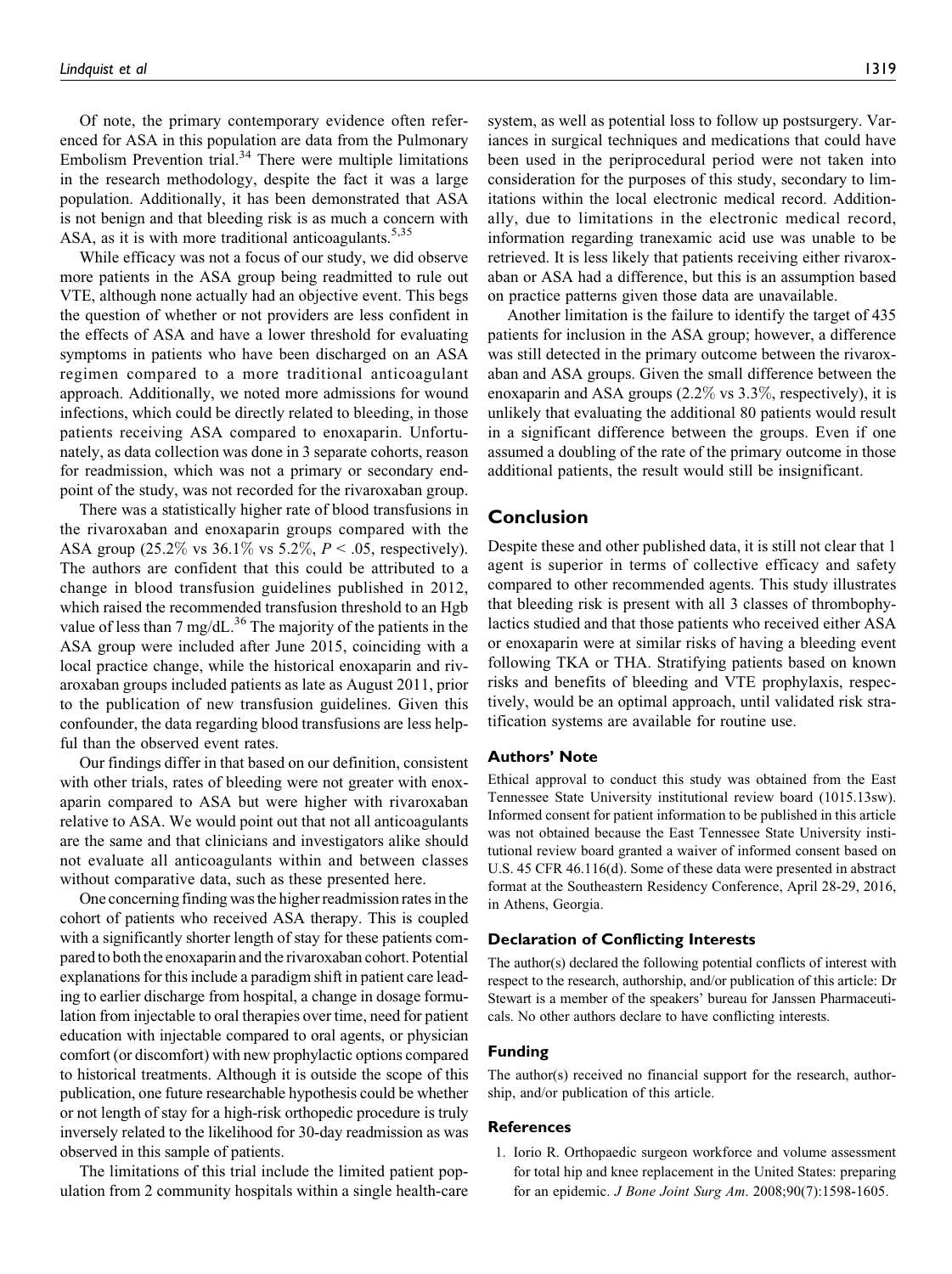- 2. Baser O, Supina D, Sengupta N, Wang L, Kwong L. Clinical and cost outcomes of venous thromboembolism in Medicare patients undergoing total hip replacement or total knee replacement surgery. Curr Med Res Opin. 2011;27(2):423-429.
- 3. Falck-Ytter Y, Francis CW, Johanson NA, et al. Prevention of VTE in orthopedic surgery patients. Antithrombotic therapy and prevention of thrombosis, 9th ed: American College of Chest Physicians evidence-based clinical practice guidelines. Chest. 2012;141(suppl 2):e278S-e325S. doi:10.1378/chest.11-2404.
- 4. Parvizi J, Ghanem E, Joshi A, Sharkey PF, Hozack WJ, Rothman RH. Does "excessive" anticoagulation predispose to periprosthetic infection? J Arthroplast. 2007;22(suppl 6):24-28. doi:10. 1016/j.arth.2007.03.007.
- 5. Stewart DW, Freshour JE. Aspirin for the prophylaxis of venous thromboembolic events in orthopedic surgery patients: a comparison of the AAOS and ACCP guidelines with review of the evidence. Ann Pharmacother. 2013;47(1):63-74. doi:10.1345/ aph.1R331.
- 6. Eriksson BI, Borris LC, Friedman RJ, et al. Rivaroxaban versus enoxaparin for thromboprophylaxis after hip arthroplasty. N Engl J Med. 2008;358(26):2765-2775. doi:10.1056/NEJMoa0800374.
- 7. Kakkar AK, Brenner B, Dahl OE, et al. Extended duration rivaroxaban versus short-term enoxaparin for the prevention of venous thromboembolism after total hip arthroplasty: a double-blind, randomised controlled trial. Lancet. 2008;372(9632):31-39. doi:10. 1016/S0140-6736(08)60880-6.
- 8. Lassen MR, Ageno W, Borris LC, et al. Rivaroxaban versus enoxaparin for thromboprophylaxis after total knee arthroplasty for the RECORD3 investigators\*. N Engl J Med. 2008;358(26): 2776-2786.
- 9. Turpie AG, Lassen MR, Davidson BL, et al. Rivaroxaban versus enoxaparin for thromboprophylaxis after total knee arthroplasty (RECORD4): a randomised trial. Lancet. 2009;373(9676): 1673-1680. doi:10.1016/S0140-6736(09)60734-0.
- 10. Lassen MR, Gallus A, Raskob GE, et al. Apixaban versus enoxaparin for thromboprophylaxis after hip replacement. N Engl J Med. 2010;363(26):2487-2498. doi:10.1056/NEJMoa1006885.
- 11. Lassen MR, Raskob GE, Gallus A, Pineo G, Chen D, Portman RJ. Apixaban or enoxaparin for thromboprophylaxis after knee replacement. N Engl J Med. 2009;361(6):594-604. doi:10.1056/ NEJMoa0810773.
- 12. Lassen MR, Raskob GE, Gallus A, Pineo G, Chen D, Hornick P. Apixaban versus enoxaparin for thromboprophylaxis after knee replacement (ADVANCE-2): a randomised double-blind trial. Lancet. 2010;375(9717):807-815. doi:10.1016/S0140- 6736(09)62125-5.
- 13. Eriksson BI, Dahl OE, Rosencher N, et al. Oral dabigatran etexilate vs. subcutaneous enoxaparin for the prevention of venous thromboembolism after total knee replacement: the RE-MODEL randomized trial. J Thromb Haemost. 2007;5(11):2178-2185. doi: 10.1111/j.1538-7836.2007.02748.x.
- 14. The RE-MOBILIZE Writing Committee. Oral thrombin inhibitor dabigatran etexilate vs North American enoxaparin regimen for prevention of venous thromboembolism after knee arthroplasty surgery. J Arthroplasty. 2009;24(1):1-9. doi:10.1016/j.arth.2008. 01.132.
- 15. Eriksson BI, Dahl OE, Rosencher N, et al. Dabigatran etexilate versus enoxaparin for the prevention of venous thromboembolism after total hip replacement: a randomized, double-blind noninferiority trial. Lancet. 2007;370(9591):949-956. doi:10.1016/ s0140-6736(07)61445-7.
- 16. AAOS. Preventing venous thromboembolic disease in patients undergoing elective hip and knee arthroplasty: evidence-based guideline and evidence report. J Am Acad Ortho Surg. 2011. [http://www.aaos.org/uploadedFiles/PreProduction/Quality/Guide](http://www.aaos.org/uploadedFiles/PreProduction/Quality/Guidelines_and_Reviews/VTE_full_guideline_10.31.16.pdf) [lines\\_and\\_Reviews/VTE\\_full\\_guideline\\_10.31.16.pdf](http://www.aaos.org/uploadedFiles/PreProduction/Quality/Guidelines_and_Reviews/VTE_full_guideline_10.31.16.pdf). Updated April 17, 2018. Accessed December 9, 2016.
- 17. Khatod M, Inacio MC, Bini SA, Paxton EW. Pulmonary embolism prophylaxis in more than 30,000 total knee arthroplasty patients: is there a best choice? J Arthroplast. 2012;27(2): 167-172.
- 18. Eikelboom JW. The reemergence of aspirin for the prevention of venous thromboembolism. Clin Adv Hematol Oncol. 2012;10(2): 120-121.
- 19. Bozic KJ, Vail TP, Pekow PS, Maselli JH, Lindenauer PK, Auerbach AD. Does aspirin have a role in venous thromboembolism prophylaxis in total knee arthroplasty patients? J Arthroplasty. 2010;25(7):1053-1060. doi:10.1016/j.arth.2009.06.021.
- 20. Brookenthal KR, Freedman KB, Lotke PA, Fitzgerald RH, Lonner JH. A meta-analysis of thromboembolic prophylaxis in total knee arthroplasty. J Arthroplast. 2001;16(3):293-300. doi: 10.1016/S0883-5403(97)90120-0.
- 21. Freedman KB, Brookenthal KR, Fitzgerald RH, Jr, Williams S, Lonner JH. A meta-analysis of thromboembolic prophylaxis following elective total hip arthroplasty. J Bone Joint Surg Am. 2000;82-A(7):929-938.
- 22. Brown GA. Venous thromboembolism prophylaxis after major orthopaedic surgery: a pooled analysis of randomized controlled trials. J Arthroplasty. 2009;24(2):77-83. doi:10.1016/j.arth.2009. 06.002.
- 23. Gutowski CJ, Zmistowski BM, Lonner JH, Purtill JJ, Parvizi J. Direct costs of aspirin versus warfarin for venous thromboembolism prophylaxis after total knee or hip arthroplasty. J Arthroplasty. 2015;30(9 suppl):36-38. doi:10.1016/j.arth.2015.04.048.
- 24. Kapoor A, Ellis A, Shaffer N, et al. Comparative effectiveness of venous thromboembolism prophylaxis options for the patient undergoing total hip and knee replacement: a network metaanalysis. J Thromb Haemost. 2017;15(2):284-294. doi:10. 1111/jth.13566.
- 25. Anderson DR, Dunbar M, Murnaghan J, et al. Aspirin or rivaroxaban for VTE prophylaxis after hip or knee arthroplasty. N Engl J Med. 2018;378(8):699-707. doi:10.1056/NEJMoa1712746.
- 26. Garcia D. Hybrid strategy to prevent venous thromboembolism after joint arthroplasty. N Engl J Med. 2018;378(8):762-763. doi: 10.1056/NEJMe1716534.
- 27. Wood RC, Stewart DW, Slusher L, et al. Retrospective evaluation of postoperative bleeding events in patients receiving rivaroxaban after undergoing total hip and total knee arthroplasty: comparison with clinical trial data. Pharmacotherapy. 2015;35(7):663-669. doi:10.1002/phar.1608.
- 28. Ricket AL, Stewart DW, Wood RC, et al. Comparison of postoperative bleeding in total hip and knee arthroplasty patients